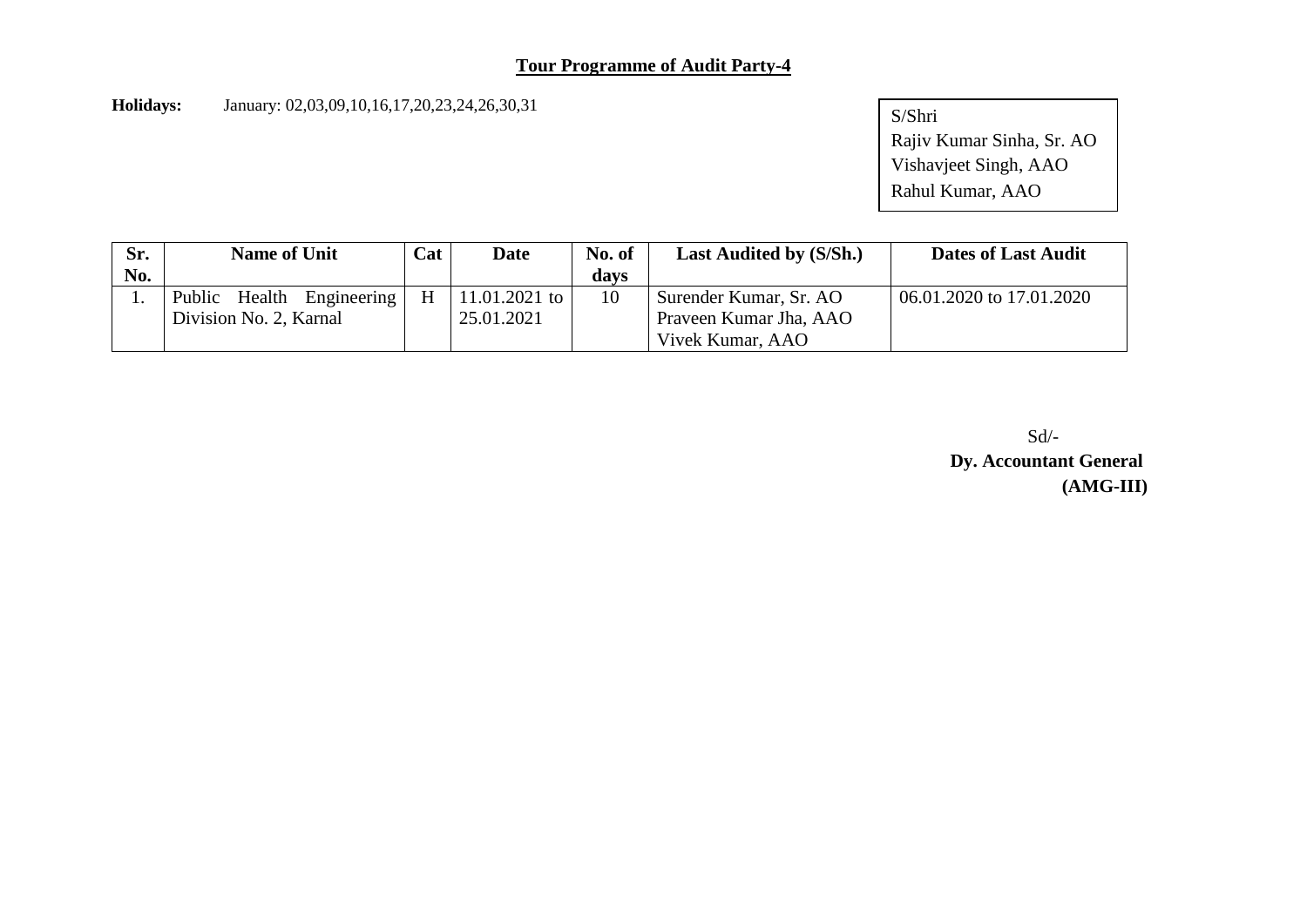**Holidays:** January: 02,03,09,10,16,17,20,23,24,26,30,31

S/Shri Manoj Kumar, Sr. AO Pritam Singh, AAO Navjeet, AAO

| Sr.<br>No. | <b>Name of Unit</b>                              | Cat | <b>Date</b>                 | No. of<br>davs | Last Audited by (S/Sh.)                   | <b>Dates of Last Audit</b> |
|------------|--------------------------------------------------|-----|-----------------------------|----------------|-------------------------------------------|----------------------------|
|            | Provincial Division, PWD<br>$(B&R)$ , Naraingarh | H   | 11.01.2021 to<br>25.01.2021 | 10             | Mahabir Singh, Sr. AO<br>Sachin Garg, AAO | 24.02.2020 to 06.03.2020   |

Sd/- **Dy. Accountant General (AMG-III)**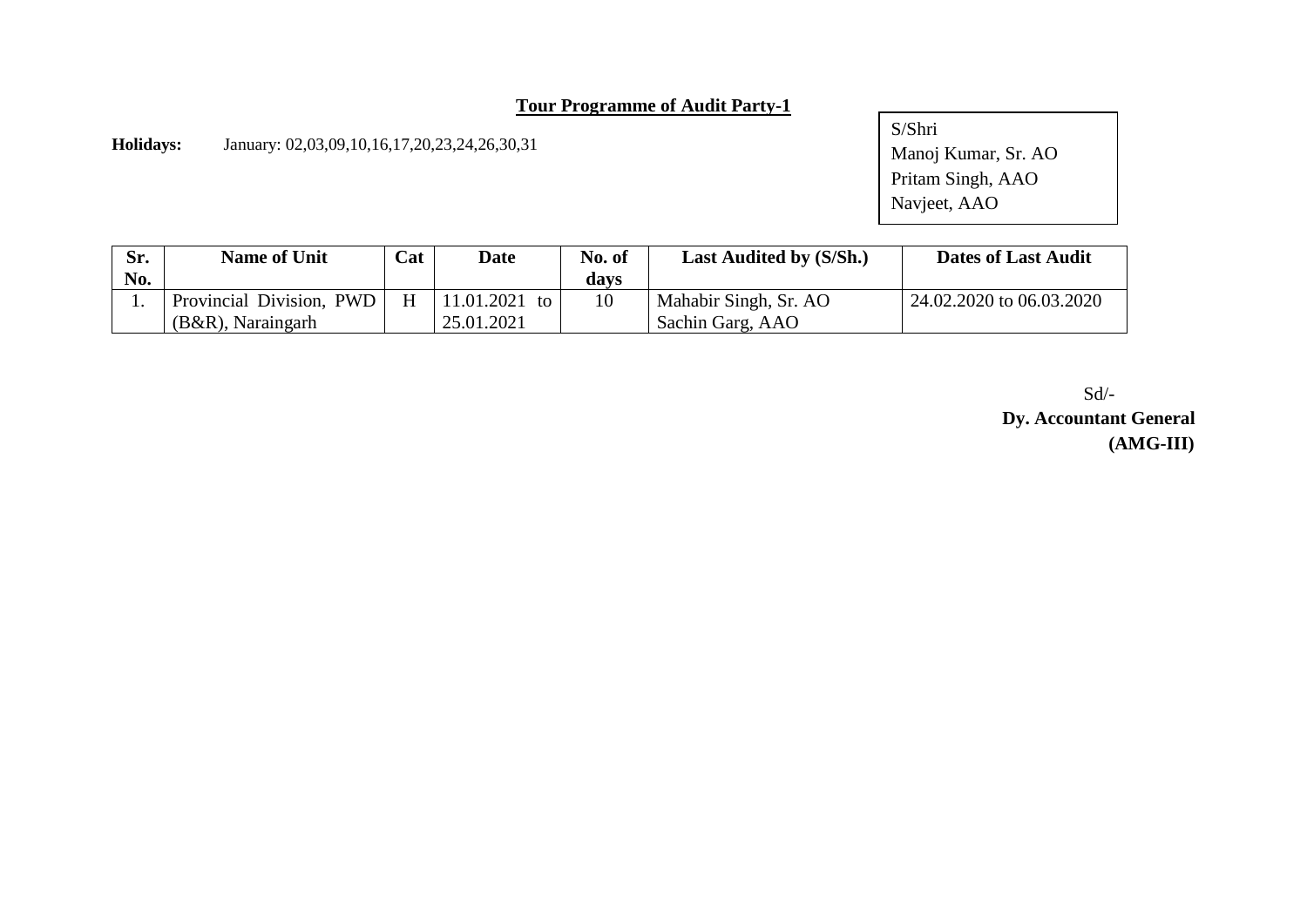**Holidays:** January: 02,03,09,10,16,17,20,23,24,26,30,31

Shri Surinder Kumar, Sr. AO Praveen Kumar Jha, AAO Naveen Kumar, AAO

| Sr. | Cat<br><b>Name of Unit</b> |   | Date          | No. of | <b>Last Audited by (S/Sh.)</b> | <b>Dates of Last Audit</b>   |
|-----|----------------------------|---|---------------|--------|--------------------------------|------------------------------|
| No. |                            |   |               | davs   |                                |                              |
|     | Command<br>Area            | H | 11.01.2021 to | 10     | Rohtash Singh, Sr. AO          | 16.03.2020 to 18.03.2020 $&$ |
|     | Development Authority,     |   | 25.01.2021    |        | Anand Kumar, AAO               | 08.06.2020 to 26.06.2020     |
|     | Panchkula                  |   |               |        | K. C. Panjiyar, AAO            |                              |

Sd/- **Dy. Accountant General (AMG-III)**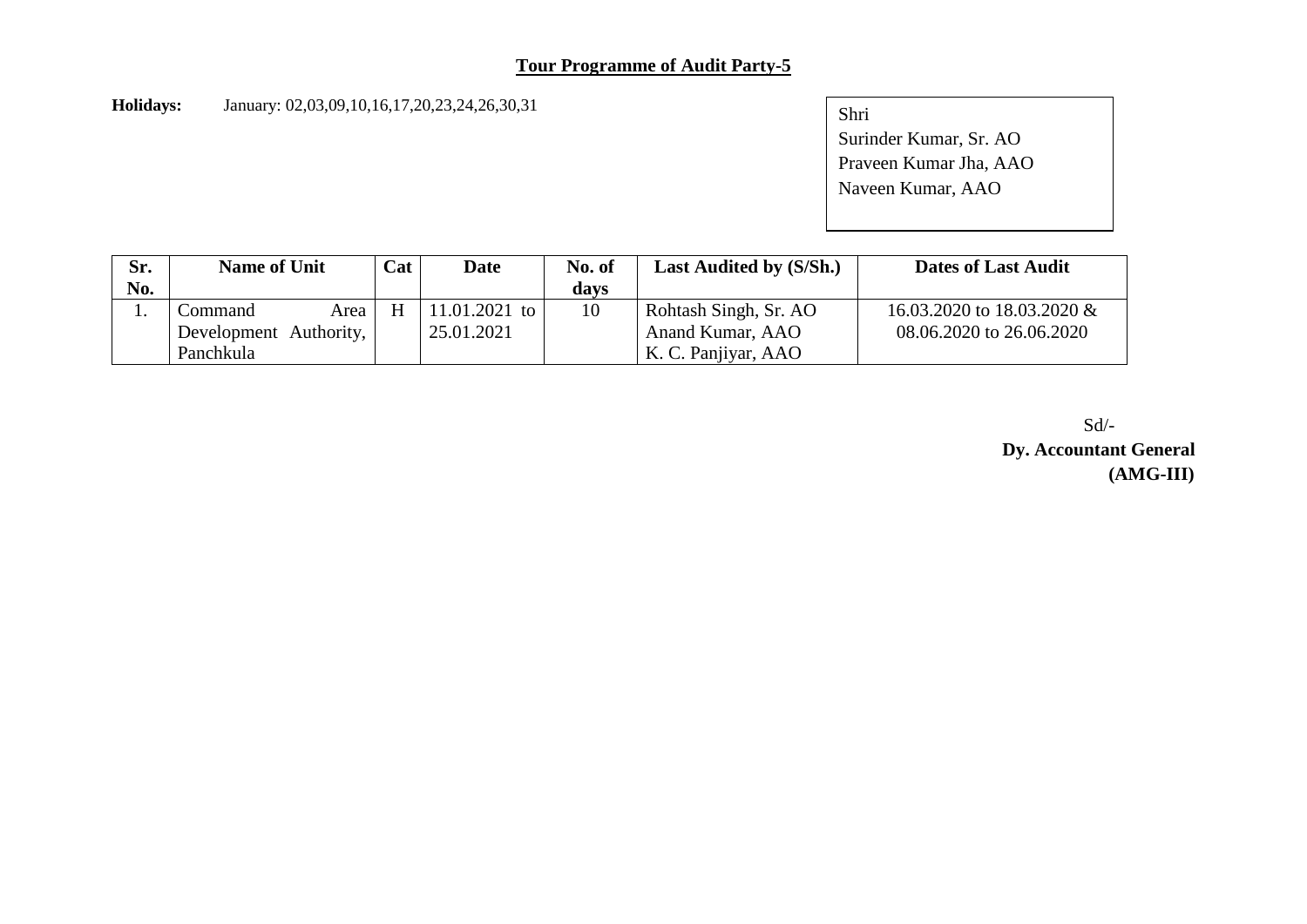**Holidays:** January: 02,03,09,10,16,17,20,23,24,26,30,31

Shri Rohtash Singh, Sr. AO Anand Kumar, AAO Vivek Kumar, AAO

| Sr.<br>No. | <b>Name of Unit</b>                         | Cat | <b>Date</b>                    | No. of days | <b>Last Audited by (S/Sh.)</b>          | <b>Dates of Last Audit</b> |
|------------|---------------------------------------------|-----|--------------------------------|-------------|-----------------------------------------|----------------------------|
|            | Dadupur Water Services<br>Division, Dadupur |     | 11.01.2021<br>to<br>25.01.2021 | 10          | Manoj Kumar, Sr. AO<br>Sachin Garg, AAO | 09.12.2019 to 17.12.2019   |

Sd/- **Dy. Accountant General (AMG-III)**